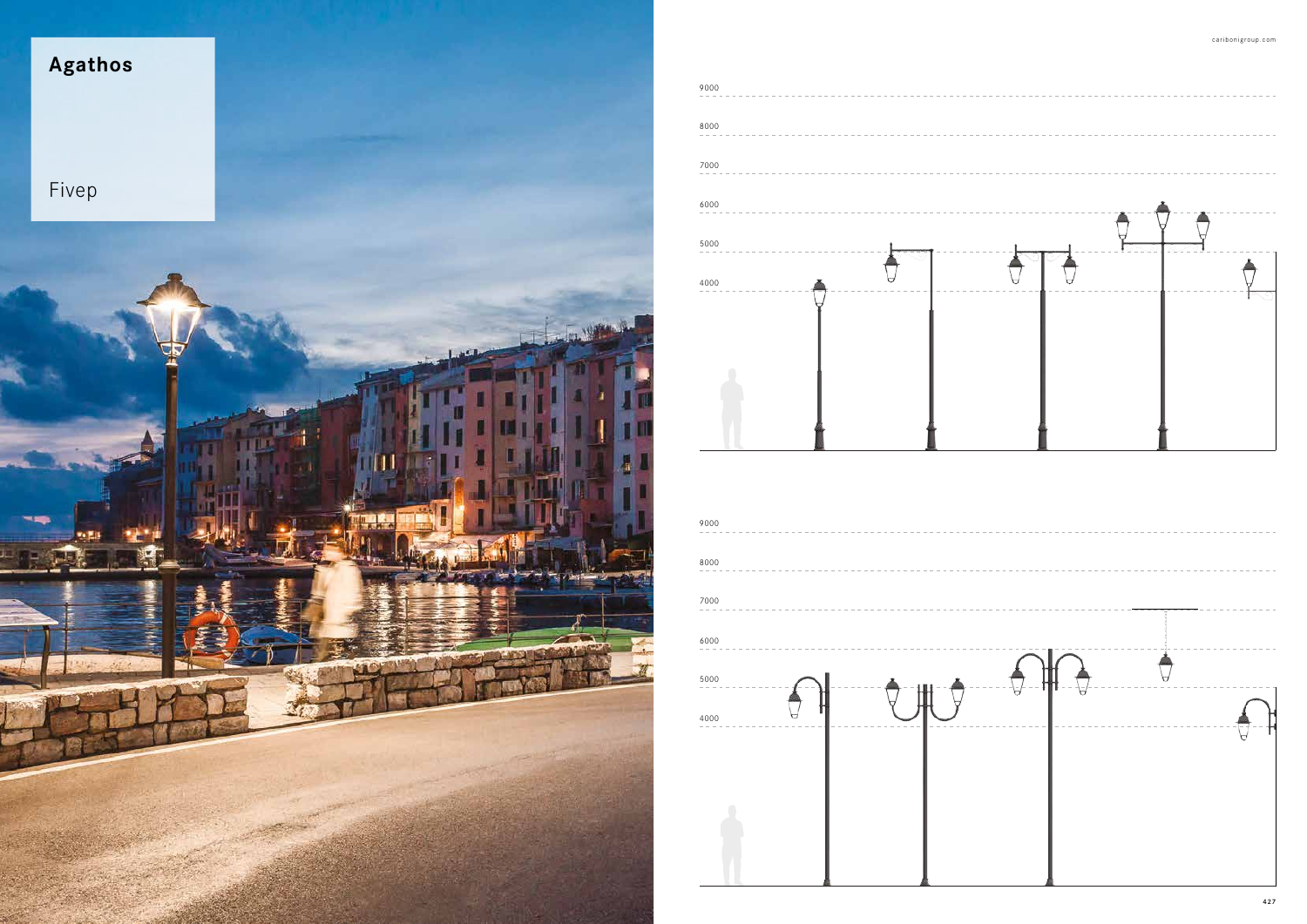| Agathos | $\begin{picture}(20,10) \put(0,0){\line(1,0){15}} \put(15,0){\line(1,0){15}} \put(15,0){\line(1,0){15}} \put(15,0){\line(1,0){15}} \put(15,0){\line(1,0){15}} \put(15,0){\line(1,0){15}} \put(15,0){\line(1,0){15}} \put(15,0){\line(1,0){15}} \put(15,0){\line(1,0){15}} \put(15,0){\line(1,0){15}} \put(15,0){\line(1,0){15}} \put(15,0){\line(1$ | Agathos |
|---------|-----------------------------------------------------------------------------------------------------------------------------------------------------------------------------------------------------------------------------------------------------------------------------------------------------------------------------------------------------|---------|
|         |                                                                                                                                                                                                                                                                                                                                                     |         |















RS-01

Installazione: palo, braccio, parete, soffitto *Installation: post, arm, wall, ceiling* Installation: Mast, Arm, Wand, Decke













Approfondimento sistemi ottici, *Deepening optical systems,* Vertiefung optischen Systeme P. 308 Approfondimento sistemi di smart lighting, *Deepening smart lighting systems,* Vertiefung intelligenten Beleuchtungssysteme P. 310

| 220-240V<br>50/60Hz                                                                                                                                                                                                  | Tensione di alimentazione<br>Nominal voltage<br>Nennspannung                                                                         |
|----------------------------------------------------------------------------------------------------------------------------------------------------------------------------------------------------------------------|--------------------------------------------------------------------------------------------------------------------------------------|
| CL I on request<br>CL II                                                                                                                                                                                             | Classe di isolamento elettrico<br>Electrical insulation class<br>Elektrische Isolierklasse                                           |
| <b>IP66</b>                                                                                                                                                                                                          | Grado di protezione<br>Insulation protection degree<br>Isolationsschutzgrad                                                          |
| IK08                                                                                                                                                                                                                 | Protezione contro gli urti<br>Protection against impact<br>Stoßfestigkeit                                                            |
| >0.90                                                                                                                                                                                                                | Fattore di potenza<br>Power factor<br>Leistungsfaktor                                                                                |
| 10kV                                                                                                                                                                                                                 | Protezioni da sovratensioni di modo comune<br>Common mode overvoltage protection<br>Schutz vor Gleichtakt-Überspannungen             |
| 10kV                                                                                                                                                                                                                 | Protezioni da sovratensioni di modo differenziale<br>Differential mode overvoltage protection<br>Schutz vor Gegentakt-Überspannungen |
| $-30^{\circ}$ C<br>$+50^{\circ}$ C                                                                                                                                                                                   | Temperatura ambiente<br>Ambient temperature<br>Umgebungstemperatur                                                                   |
| Sablé 100 Noir                                                                                                                                                                                                       | Colori<br>Colours<br>Farben                                                                                                          |
| Included                                                                                                                                                                                                             | Alimentazione elettronica<br>Electronic power supply<br>Elektronische Stromversorgung                                                |
| HM3<br>CLO on request<br>Wireless on request<br>PLC on request<br>1-10V on request<br>DALI on request<br>Pilot line on request<br>Main voltage variation<br>on request<br>Motion detectors/<br>brightness on request | Illuminazione intelligente<br>Smart Lighting<br>Intelligente Beleuchtung                                                             |

| 2135 - 11745 lm               | Flusso sorgente<br>Source flux<br>Lichtstrom der Lichtquelle |
|-------------------------------|--------------------------------------------------------------|
| ULOR: 0%<br><b>DLOR: 100%</b> | $Cut-Off$<br>$Cut$ -Off<br>$Cut-Off$                         |
| 4000K<br>3000K<br>2200K       | Temperatura colore<br>Colour temperature<br>Farbtemperatur   |

Indice di resa cromatica (CRI) *Colour rendering index (CRI)* Farbwiedergabe-Index (CRI)

≥70 ≥80 on request >160.000h @700mA @Ta25°C

TM21 L80B20 >160.000h @700mA @Ta25°C TM21 L80B10

Durata di vita delle sorgenti *Source lifetime* Lebensdauer der Quellen

L = Larghezza strada, *Street Width* , Straßenbreite H = Altezza palo, *Pole Height*, Lichtpunkthöhe

Ottiche Front & Back *Front & Back optics* Straßenoptik Front & Back Optik



Ottiche asimmetriche stradali

*Street asymmetrical optics* Optik asymmetrisch straßenleuchte

Ottiche comfort *Comfort optics* Komfort Optik

Ottiche rotosimmetriche *Rotosymmetrical optics* Optik rotosymmetrisch



Ottiche asimmetriche *Asymmetrical optics* Optik asymmetrisch



**LT-06**  $(L/H = 2)$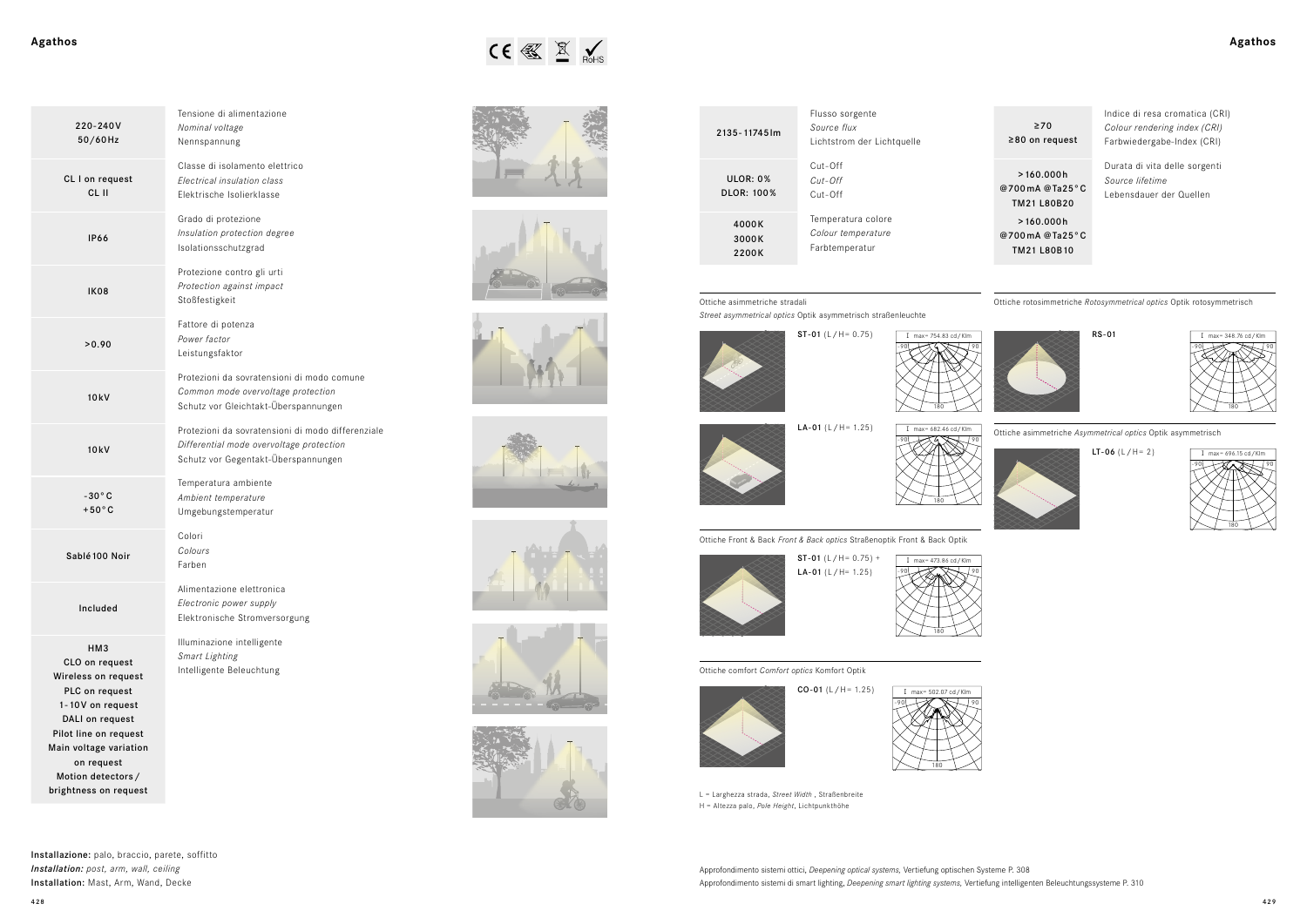



*Shipping optimization* Transport optimiert



*Power supply unit substitutability* Ersetzbarkeit der Versorgungseinheit

Sostituibilità gruppo ottico *Optical unit substitutability*



Ersetzbarkeit der optischen Einheit



 $\widehat{\mathcal{D}}$ 

 $\Omega$ :

(U)

CLO

 $\bigodot$ 

Luce calda 2200K *Warm Light 2200K* Warme Licht 2200 K



Sostituibilità gruppo alimentazione CLO (Constant Lumen Output)



Illuminazione intelligente *Smart Lighting* Intelligente Beleuchtung

Resistenza sovratensioni fino a 10kV *Overvoltage resistance up to 10 kV* Überspannungsfestigkeit bis 10 kV



Ottica Front&Back *Front & Back optics* Optik Front & Back





Maggiore efficienza energetica *Greater energy efficiency* Höhere Energieeffizienz



2200K

 $Im/W$ 



Maggiore durata vita delle sorgenti

 $\bigodot$ 



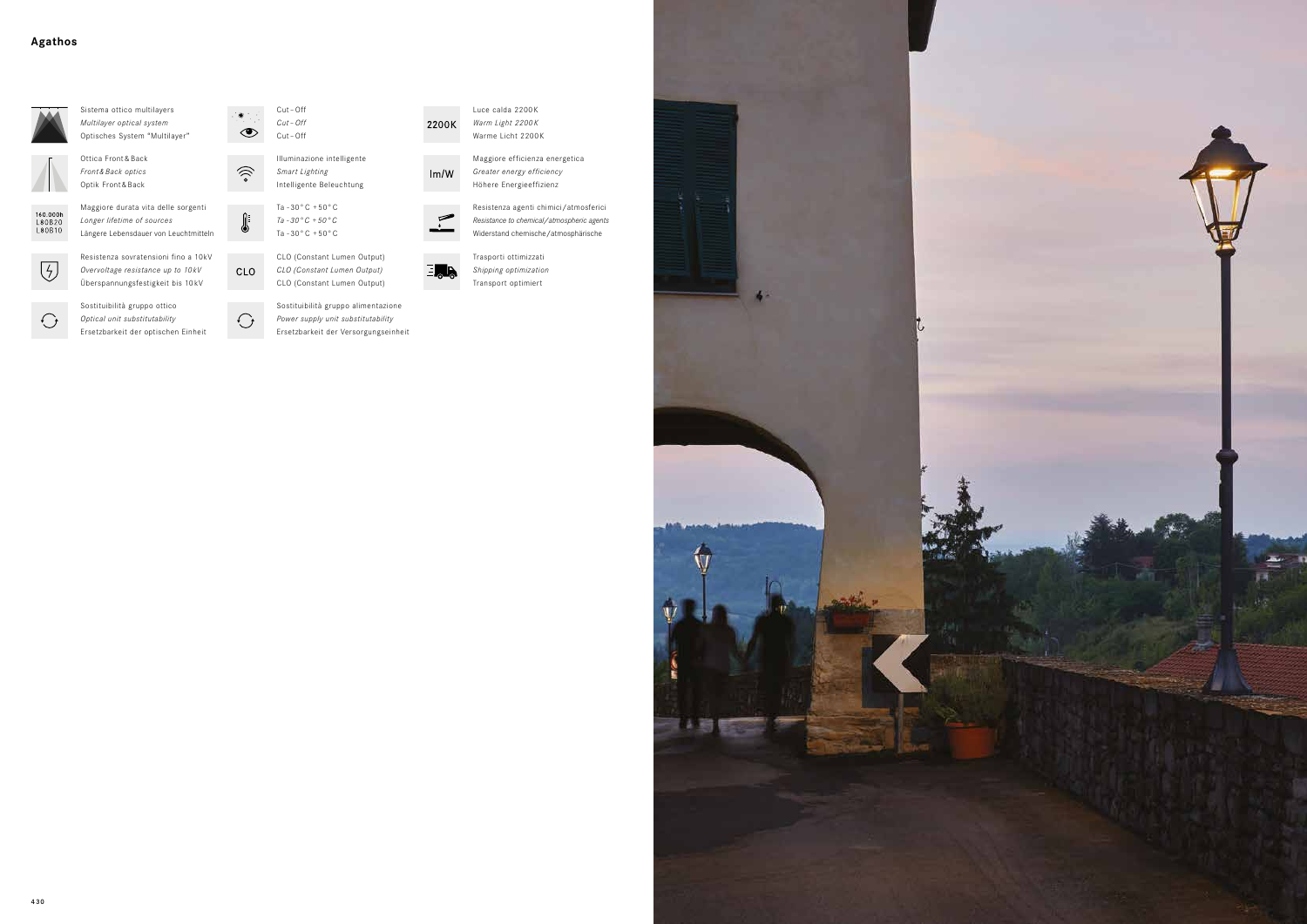| Led (source flux) Ref. @700mA @4000K<br>4035 lm 24W<br><b>B2</b> |         |                                      |                |                                   |             |                     |
|------------------------------------------------------------------|---------|--------------------------------------|----------------|-----------------------------------|-------------|---------------------|
|                                                                  |         |                                      |                |                                   |             |                     |
|                                                                  |         |                                      | 7930 lm 48W    | 11745 lm 72W                      |             |                     |
|                                                                  |         |                                      | C <sub>4</sub> | D6                                |             |                     |
|                                                                  |         | Led (source flux) Ref. @700mA @3000K |                |                                   |             |                     |
| 3845 lm 24W                                                      |         |                                      | 7560 lm 48W    | 11200 lm 72W                      |             |                     |
| <b>B2</b>                                                        |         |                                      | C <sub>4</sub> | D6                                |             |                     |
|                                                                  |         |                                      |                |                                   |             |                     |
| 700 525 350                                                      |         |                                      |                |                                   |             |                     |
| $\pmb{0}$                                                        |         |                                      |                |                                   |             |                     |
|                                                                  |         |                                      |                |                                   |             |                     |
|                                                                  | 3000    | 2200*                                |                | *Only for 48W and 72W             |             |                     |
|                                                                  | 9       | $\mathbf{1}$                         |                | Optics LA-01, ST-01, LT-06, CO-01 |             |                     |
|                                                                  |         |                                      |                |                                   |             |                     |
|                                                                  | $LA-01$ | $LT-06$                              | $RS-01$        | $ST-01 + LA-01*$                  | $CO - 01**$ | *4035lm + 4035lm    |
|                                                                  | 31      | 37                                   | 35             | 76                                | 79          | ** Only for 7930 lm |
|                                                                  |         |                                      |                |                                   |             |                     |
| Sablé100                                                         |         |                                      |                |                                   |             |                     |
|                                                                  |         |                                      |                |                                   |             |                     |
|                                                                  |         |                                      |                |                                   |             |                     |
| Smart Lighting                                                   |         |                                      |                |                                   |             |                     |
| Preset virtual midnight                                          |         |                                      |                |                                   |             |                     |
| HM3                                                              |         |                                      |                |                                   |             |                     |
|                                                                  |         |                                      |                |                                   |             |                     |
|                                                                  | 35      | C                                    | HM3            |                                   |             |                     |
|                                                                  |         |                                      |                |                                   |             |                     |





. . . . . . . . . . . . . . . . . . .

 $\frac{1}{2}$ 

Accessori *Accessories* Zubehör

# **01AG901C0 - Sablé100**

Kit testa palo per pali Ø60mm *Fastening kit on poles Ø60mm* Feste Mastverbindung für Mast Ø60mm

# **01AG902C0 - Sablé100**

Adattatore 3/4" gas per bracci UP & DOWN Ø60mm *Fastening adapter 3/4" gas for arms UP & DOWN Ø60mm* Adapter Stiftstrecker 3/4" gas für Ausleger UP & DOWN Ø60mm

# **01AG900C0**

Kit fissaggio per pali/bracci UP con attacco 3/4" gas femmina *Fastening kit on poles/arms UP with female 3/4" gas* Befestigungssystem für Mast/Ausleger UP Stiftstecker 3/4" gas

Verifica compatibilità con pali e bracci. *Check compatibility with poles and arms.* Überprüfen Sie die Kompatibilität mit Masten und Armen. P. 316

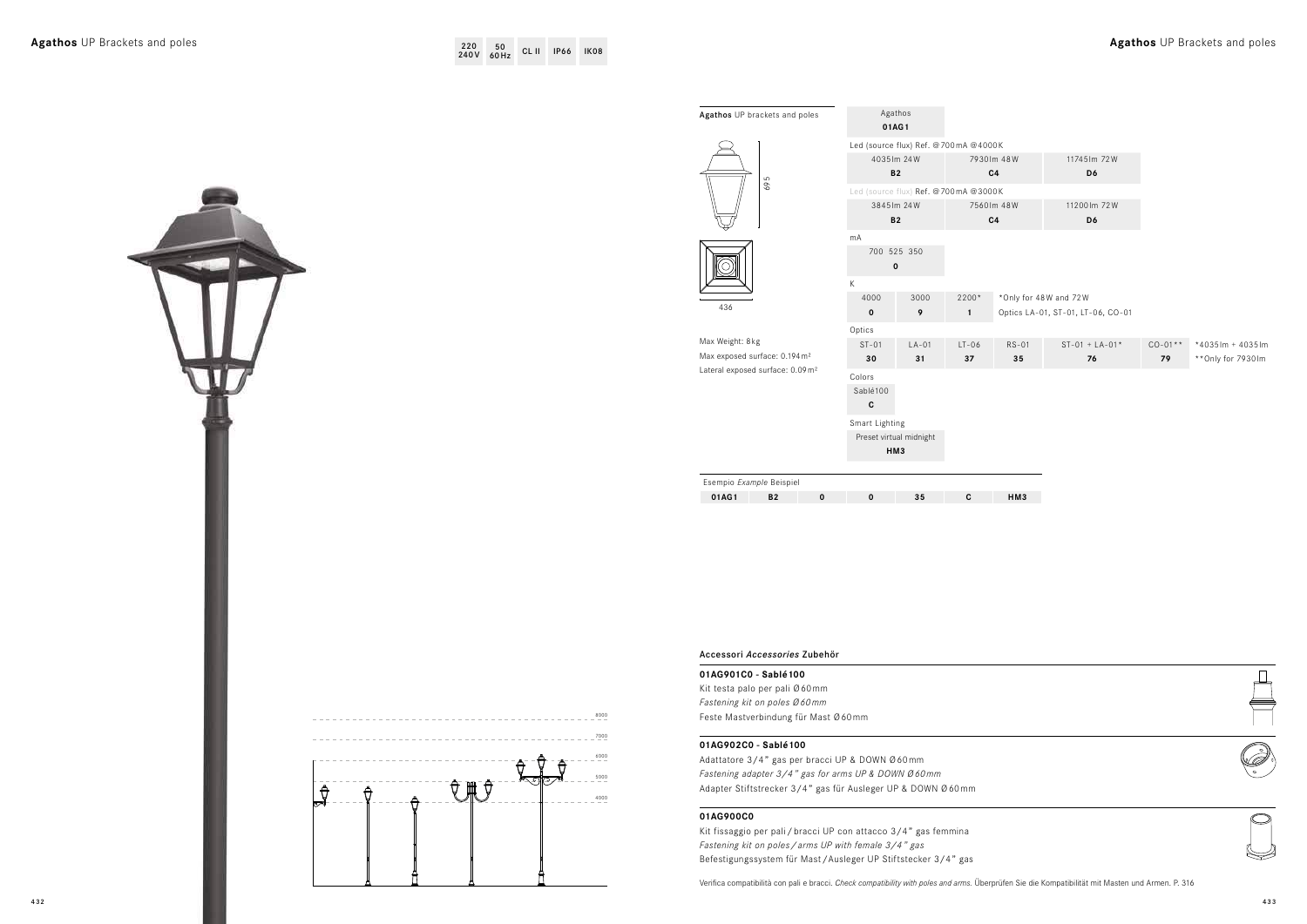| A @4000K    |               |
|-------------|---------------|
| 7930 lm 48W | 11745 lm 72 W |
| C4          | D6            |
| A @3000K    |               |
| 7560 lm 48W | 11200 lm 72 W |
| C4          | D6            |
|             |               |



|                                      | Agathos DOWN brackets and poles                                                                                                                                                              | Agathos<br>01AG3                                               |                         |
|--------------------------------------|----------------------------------------------------------------------------------------------------------------------------------------------------------------------------------------------|----------------------------------------------------------------|-------------------------|
|                                      | 695                                                                                                                                                                                          | Led (source flux) Ref. @700mA @400<br>4035 lm 24W<br>B2        | 7930                    |
|                                      |                                                                                                                                                                                              | Led (source flux) Ref. @700mA @300<br>3845 lm 24W<br><b>B2</b> | 7560                    |
|                                      | <u>ල</u>                                                                                                                                                                                     | $mA$<br>700 525 350<br>$\mathbf 0$<br>K                        |                         |
|                                      | 436                                                                                                                                                                                          | 4000<br>3000<br>9 <sup>°</sup><br>$\mathbf 0$                  | $2200*$<br>$\mathbf{1}$ |
|                                      | Max Weight: 8kg<br>Max exposed surface: 0.194 m <sup>2</sup><br>Lateral exposed surface: 0.09 m <sup>2</sup>                                                                                 | Optics<br>$LA-01$<br>$ST-01$<br>30<br>31                       | $LT-06$<br>37           |
|                                      |                                                                                                                                                                                              | Colors<br>Sablé100<br>${\bf c}$                                |                         |
|                                      |                                                                                                                                                                                              | Smart Lighting<br>Preset virtual midnight<br>HM <sub>3</sub>   |                         |
| 8000<br>7000<br>$-6000$<br>5000<br>₩ | 01AG3<br><b>B2</b><br>$\bf{0}$                                                                                                                                                               | 30<br>$\mathbf 0$                                              | C                       |
| ਚੈਂ<br>€<br>$\theta$<br>Π<br>$-4000$ | Accessori Accessories Zubehör                                                                                                                                                                |                                                                |                         |
|                                      |                                                                                                                                                                                              |                                                                |                         |
|                                      | 01AG902C0 - Sablé100<br>Adattatore 3/4" gas per bracci UP & DOWN Ø60mm<br>Fastening adapter 3/4" gas for arms UP & DOWN Ø60mm<br>Adapter Stiftstrecker 3/4" gas für Ausleger UP & DOWN Ø60mm |                                                                |                         |

# **Agathos** DOWN Brackets and poles **Agathos** DOWN Brackets and poles <sup>220</sup>

**01AG3 B2 0 0 30 C HM3**

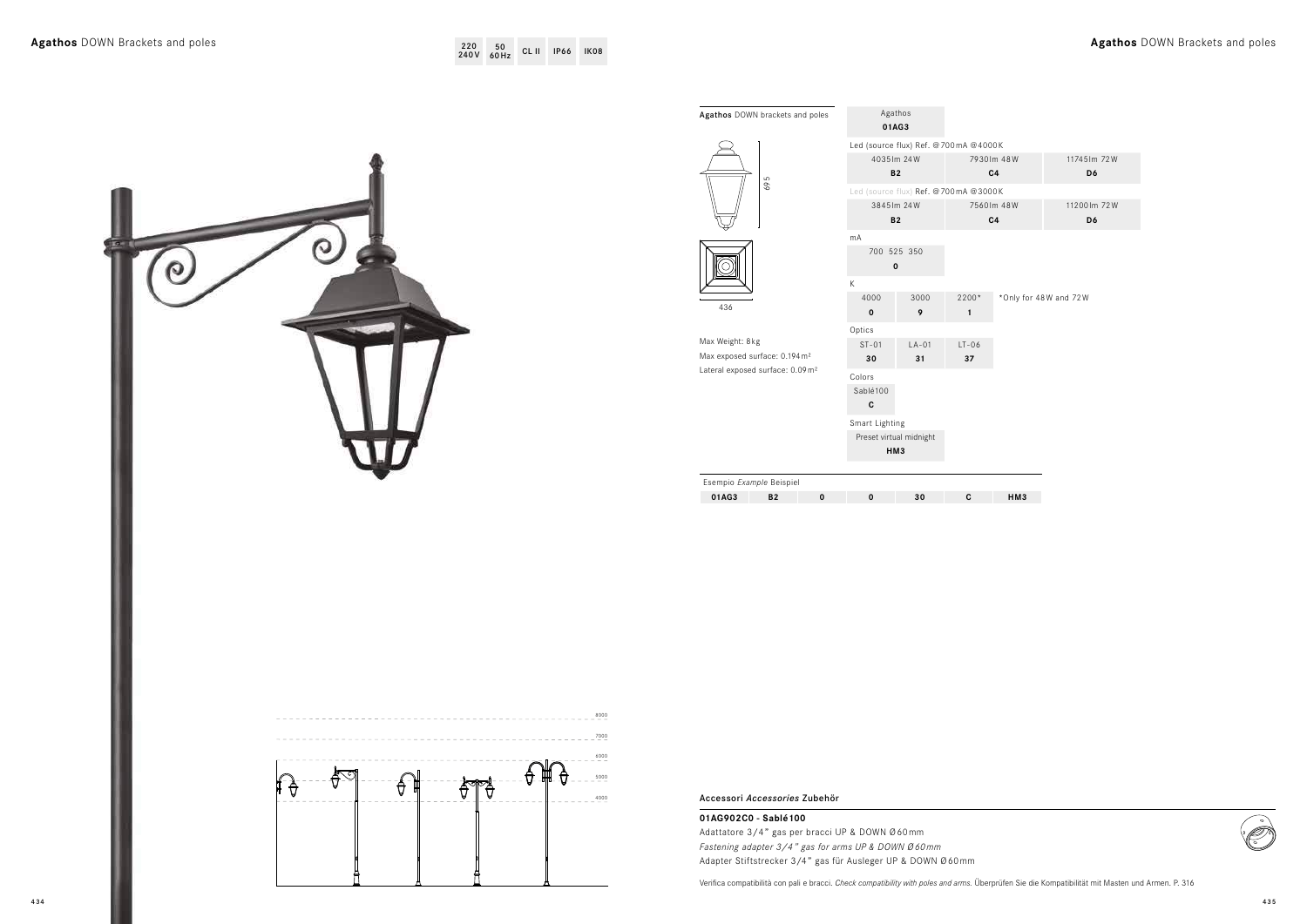lly for 48W and 72W



| Agathos DOWN ceiling                        |                     | Agathos<br>01AG3                     |                       |                   |
|---------------------------------------------|---------------------|--------------------------------------|-----------------------|-------------------|
|                                             |                     | Led (source flux) Ref. @700mA @4000K |                       |                   |
|                                             |                     | 4035 lm 24W                          |                       | 7930 lm 48W       |
| 695                                         |                     | <b>B2</b>                            |                       | C4                |
|                                             |                     | Led (source flux) Ref. @700mA @3000K |                       |                   |
|                                             |                     | 3845 lm 24W<br><b>B2</b>             |                       | 7560 lm 48W<br>C4 |
|                                             | mA                  |                                      |                       |                   |
|                                             |                     | 700 525 350<br>$\mathbf 0$           |                       |                   |
|                                             | $\mathsf K$         |                                      |                       |                   |
| 436                                         | 4000<br>$\mathbf 0$ | 3000<br>9                            | 2200*<br>$\mathbf{1}$ | *Only f           |
|                                             | Optics              |                                      |                       |                   |
| Max Weight: 8kg                             | $RS-01$             |                                      |                       |                   |
| Max exposed surface: 0.194 m <sup>2</sup>   | ${\bf 35}$          |                                      |                       |                   |
| Lateral exposed surface: 0.09m <sup>2</sup> | Colors              |                                      |                       |                   |
|                                             | Sablé100            |                                      |                       |                   |
|                                             | $\mathbf{c}$        |                                      |                       |                   |
|                                             | Smart Lighting      |                                      |                       |                   |
|                                             |                     | Preset virtual midnight<br>HM3       |                       |                   |
|                                             |                     |                                      |                       |                   |
| Esempio Example Beispiel                    |                     |                                      |                       |                   |
| 01AG3<br><b>B2</b><br>$\mathbf 0$           | $\mathbf 0$         | 35                                   | C                     | HM3               |
|                                             |                     |                                      |                       |                   |



Accessori *Accessories* Zubehör

# **01AG903C0**

Gancio per sospensione su catena (non compresa) *Fastening System for catenary suspension system (not included)* Befestigungssystem für Oberleitungaufhängen (nicht enthalten)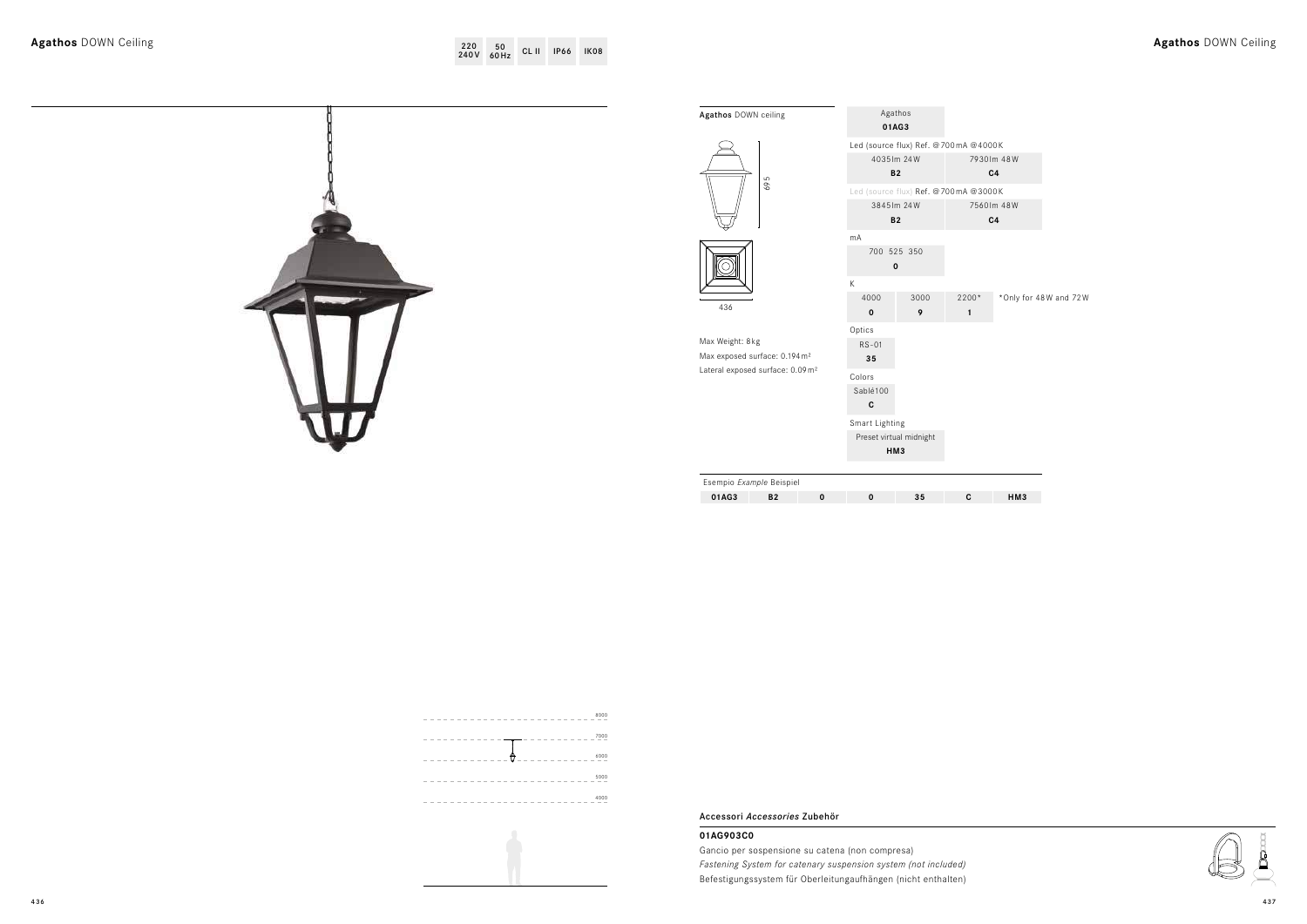

## Accessori *Accessories* Zubehör Agathos UP

## **01AG924C0 - Sablé100**

B64-P Braccio per parete UP L 600mm *B64-P Wall bracket UP L 600mm* B64-P Wandausleger UP L 600mm

# **01AG914C0 - Sablé100**

B64 Braccio UP L 670mm per palo rastremato Ø127-76mm *B64 Arm UP L 670 mm for tapered poles Ø 127 - 76 mm* B64 Arm UP L 670mm für Verjüngten Masten Ø127-76mm

## **01AG918C0 - Sablé100**

B68 Braccio doppio UP 2xL 670mm per palo rastremato Ø127-76mm *B68 Arm UP 2xL 670 mm for tapered poles Ø 127 - 76 mm* B68 Arm UP 2xL 670mm für Verjüngten Masten Ø127-76mm

#### **01AG925C0 - Sablé100**

B65-P Braccio per parete UP L 1000mm *B65 - P Wall bracket UP L 1000 mm* B65-P Wandausleger UP L 1000mm

# **01AG915C0 - Sablé100**

B65 Braccio UP L 1000mm per palo rastremato Ø127-76mm *B65 Arm UP L 1000 mm for tapered poles Ø 127 - 76 mm* B65 Arm UP L 1000mm für Verjüngten Masten Ø127-76mm

#### **01AG919C0 - Sablé100**

B69 Braccio doppio UP 2xL 1000mm per palo rastremato Ø127-76mm *B69 Arm UP 2xL 1000 mm for tapered poles Ø 127 - 76 mm* B69 Arm UP 2xL 1000mm für Verjüngten Masten Ø127-76mm

#### **01AG922C0 - Sablé100**

B60-P Braccio per parete UP L 810mm *B60 - P Wall bracket UP L 810 mm* B60-P Wandausleger UP L 810mm

#### **01AG910C0 - Sablé100**

B60 Braccio pastorale UP L 810mm per palo cilindrico Ø102mm *B60 Arm UP L 810 mm for cylindrical poles Ø 102 mm* B60 Arm UP L 810mm für Zylindrischer Masten Ø102mm

#### **01AG911C0 - Sablé100**

B61 Braccio pastorale doppio UP 2xL 810mm per palo cilindrico Ø102mm *B61 Arm UP 2xL 810 mm for cylindrical poles Ø 102 mm* B61 Arm UP 2xL 810mm für Zylindrischer Masten Ø102mm

## **01AG900C0**

Kit fissaggio per pali/bracci UP con attacco 3/4" gas femmina *Fastening kit on poles/arms UP with female 3/4" gas* Befestigungssystem für Mast/Ausleger UP Stiftstecker 3/4" gas





## Accessori *Accessories* Zubehör Agathos DOWN

#### **01AG926C0 - Sablé100**

B66-P Braccio per parete DOWN L 600mm *B66-P Wall bracket DOWN L 600mm* B66-P Wandausleger DOWN L 600mm

# **01AG916C0 - Sablé100**

B66 Braccio DOWN L 670mm per palo rastremato Ø127-76mm *B66 Arm DOWN L 670 mm for tapered poles Ø 127 - 76 mm* B66 Arm DOWN L 670mm für Verjüngten Masten Ø127-76mm

## **01AG920C0 - Sablé100**

B70 Braccio doppio DOWN 2xL 670mm per palo rastremato Ø127-76mm *B70 Arm DOWN 2xL 670 mm for tapered poles Ø 127 - 76 mm* B70 Arm DOWN 2xL 670mm für Verjüngten Masten Ø127-76mm

## **01AG927C0 - Sablé100**

B67-P Braccio per parete DOWN L 1000mm *B67 - P Wall bracket DOWN L 1000 mm* B67-P Wandausleger DOWN L 1000mm

# **01AG917C0 - Sablé100**

B67 Braccio DOWN L 1000mm per palo rastremato Ø127-76mm *B67 Arm DOWN L 1000 mm for tapered poles Ø 127 - 76 mm* B67 Arm DOWN L 1000mm für Verjüngten Masten Ø127-76mm

# **01AG921C0 - Sablé100**

B71 Braccio doppio DOWN 2xL 1000mm per palo rastremato Ø127-76mm *B71 Arm DOWN 2xL 1000mm for tapered poles Ø 127 - 76 mm* B71 Arm DOWN 2xL 1000mm für Verjüngten Masten Ø127-76mm

#### **01AG923C0 - Sablé100**

B62-P Braccio per parete DOWN L 810mm *B62 - P Wall bracket DOWN L 810 mm* B62-P Wandausleger DOWN L 810mm

#### **01AG912C0 - Sablé100**

B62 Braccio pastorale DOWN L 810mm per palo cilindrico Ø102mm *B62 Arm DOWN L 810 mm for cylindrical poles Ø 102 mm* B62 Arm DOWN L 810mm für Zylindrischer Masten Ø102mm

#### **01AG913C0 - Sablé100**

B63 Braccio pastorale doppio DOWN 2xL 810mm per palo cilindrico Ø102mm *B63 Arm DOWN 2xL 810 mm for cylindrical poles Ø 102 mm* B63 Arm DOWN 2xL 810mm für Zylindrischer Masten Ø102mm